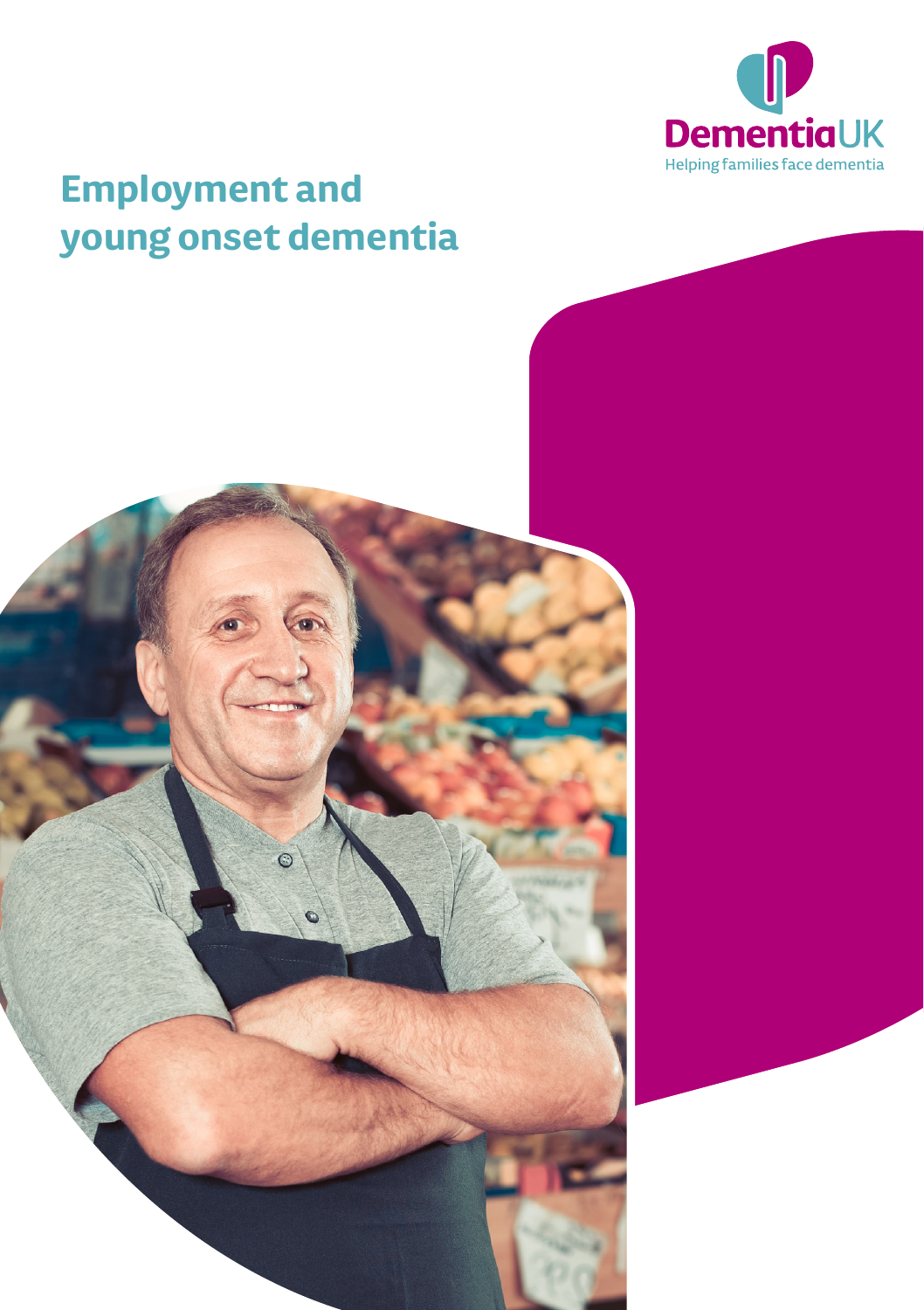### **What is young onset dementia?**

Dementia is described as 'young onset' when symptoms develop before the age of 65. Over 42,300 people in the UK are estimated to have young onset dementia, although the actual figure may be much higher.

Younger people with dementia face a different set of challenges to people who develop the condition later in life. One such challenge is their ability to work.

# **Why is employment important?**

Having a job is not just about earning money. It can also provide people with purpose, a daily routine, satisfaction, and a sense of normality. People also gain self-esteem, and benefit from the relationships and connections formed through work. All of these factors can have a significant effect on their wellbeing.

# **How might young onset dementia affect employment?**

People who develop young onset dementia often have a very

different experience from older people with the condition. This is partly due to their stage of life, where they are expected to be active and productive in their work, family and social lives.

People with young onset dementia often have:

- a commitment to a job or career
- financial commitments, like rent/mortgage, and building a pension
- dependent children
- a partner who is also in employment, and whose ability to work is affected by their caring role

Dementia is a progressive, long-term condition, and over time, it can affect people's ability to do their job. Initially, they may be able to continue to work with the right support – but as the condition advances, they may start to find work more challenging or overwhelming. This may eventually lead to them ending their working life earlier than planned.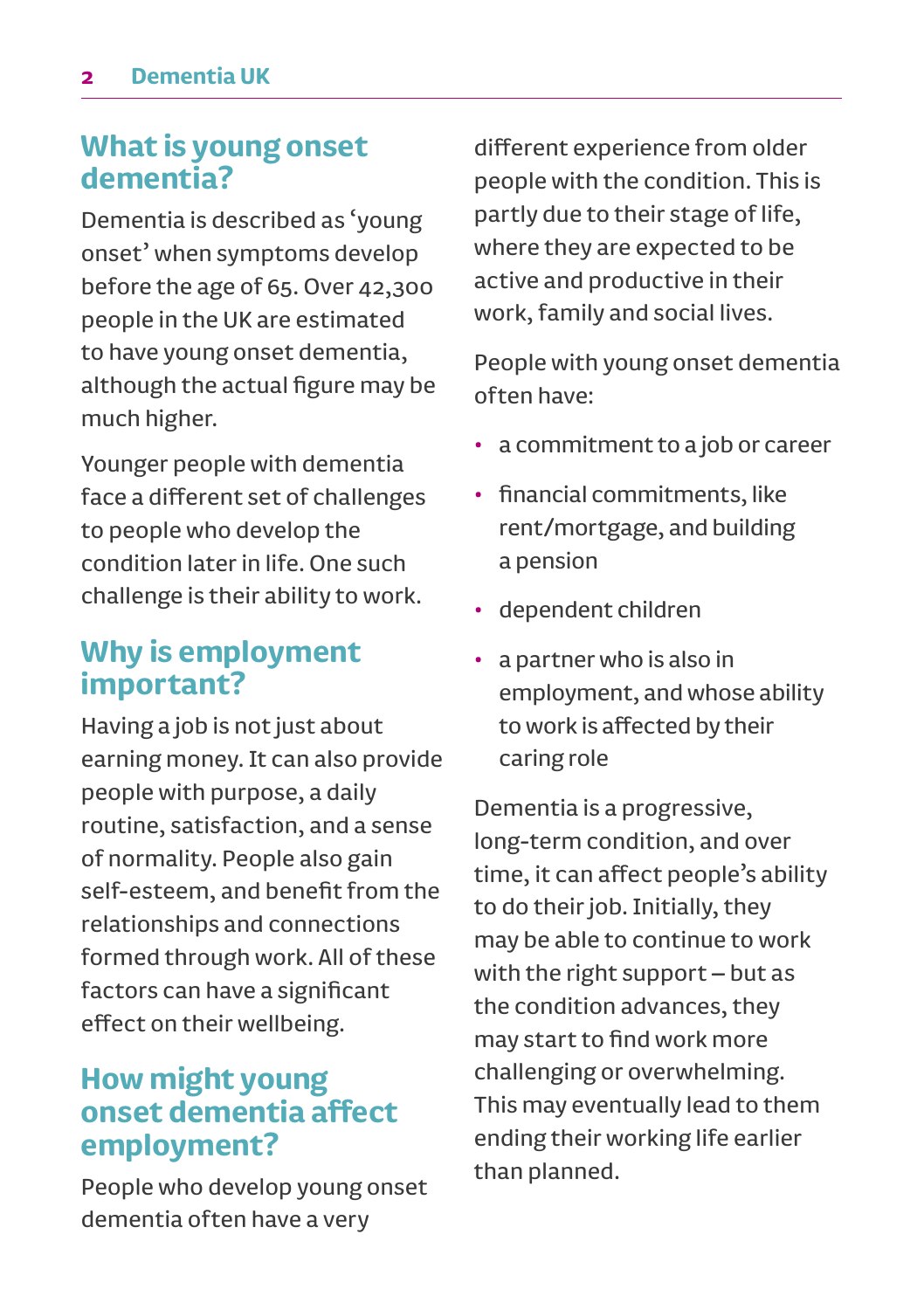

# **Recognising the signs of young onset dementia in the workplace**

People in the early stages of young onset dementia may have difficulties with concentration and orientation. They may make uncharacteristic mistakes at work. There may be problems with communication, such as finding the right words, and simple work tasks may feel more difficult. This may result in distress, embarrassment, and a loss of confidence.

Work colleagues may be the first to recognise the early

changes associated with young onset dementia, but they might attribute them to another cause such as stress, tiredness, relationship issues or physical or mental ill health. Family members may recognise that the person is struggling at work, but not understand why.

An added issue is that younger people have a greater likelihood of having a rarer form of dementia that has different symptoms from the more common types – for example, changes to their personality, behaviour, and social functioning, rather than memory.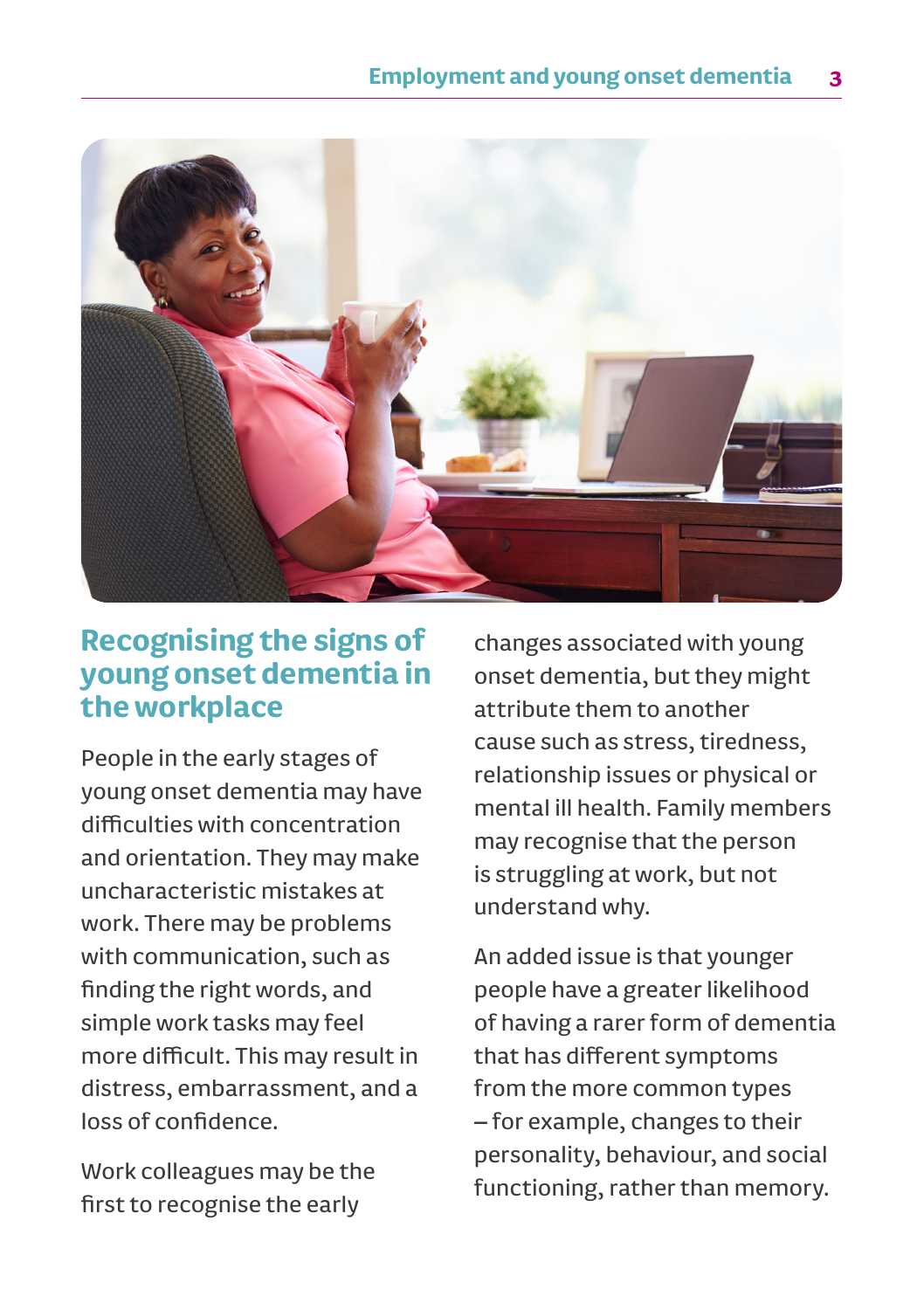#### **4 Dementia UK**

Employers may wrongly assume that these changes are intentional or controllable. As a result, they may start a performance management process, and in some cases, even terminate the person's employment.

# **Employment rights and young onset dementia**

A lack of recognition of the early signs of young onset dementia often leads to delays in diagnosis – and this can lead to a delay in people using their employment rights, accessing appropriate support at work, and ultimately leaving their job with dignity, and with all legal protections and benefits intact.

Dementia is classified in England, Wales and Scotland as a disability in the Equality Act 2010, and in the Disability Discrimination Act 1995 in Northern Ireland. This means a person with a dementia diagnosis has a legal protection from discrimination – including from being pushed towards taking early retirement or facing formal dismissal due to their diagnosis.

To ensure these rights are recognised, it's advisable (although not a legal obligation) for the person to talk to their employer soon after their diagnosis. If they feel uncomfortable talking to their immediate manager, they can raise the issue with the Human Resources Manager.

The employer should then refer the person to an Occupational Health service to discuss and assess the specialist advice and support they may need to help them continue to work.

If a person believes they are being discriminated against because of their dementia, they should first talk to their employer or Human Resources Manager to try to resolve the issue informally. It can be helpful to put their concerns in writing.

All employers should have a written complaints policy. If the issue cannot be resolved informally, the person should follow the steps in the policy to escalate their complaint. It may help to use a mediator or advocate at this stage.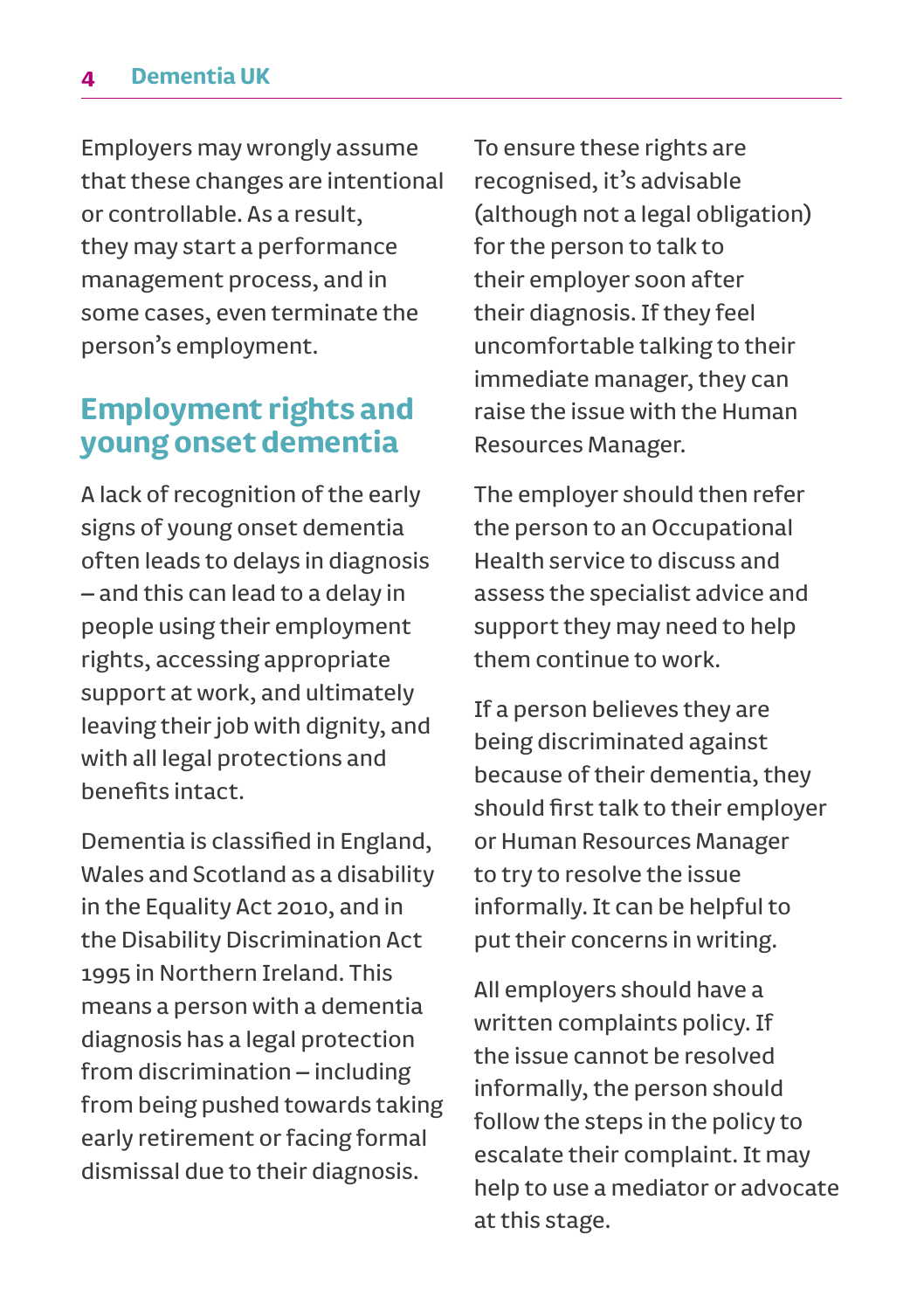

If the outcome is still unsatisfactory, the person may be able to take their complaint to an employment tribunal. The organisation Acas can help with this – see Sources of support on page 9 for information.

# **Adjustments in the workplace for people with young onset dementia**

After an occupational health assessment, the service should devise an employment action plan, with the full involvement of the person with dementia. This

should include an examination of their current workload, taking into consideration how dementia affects their ability to do their job.

It is helpful for the person with dementia to be open and honest about how their condition affects their work – the employer has a duty to help.

Decisions relating to how the person can be supported are individual and will depend on the person's abilities and situation, the employer and working environment.

Some of the reasonable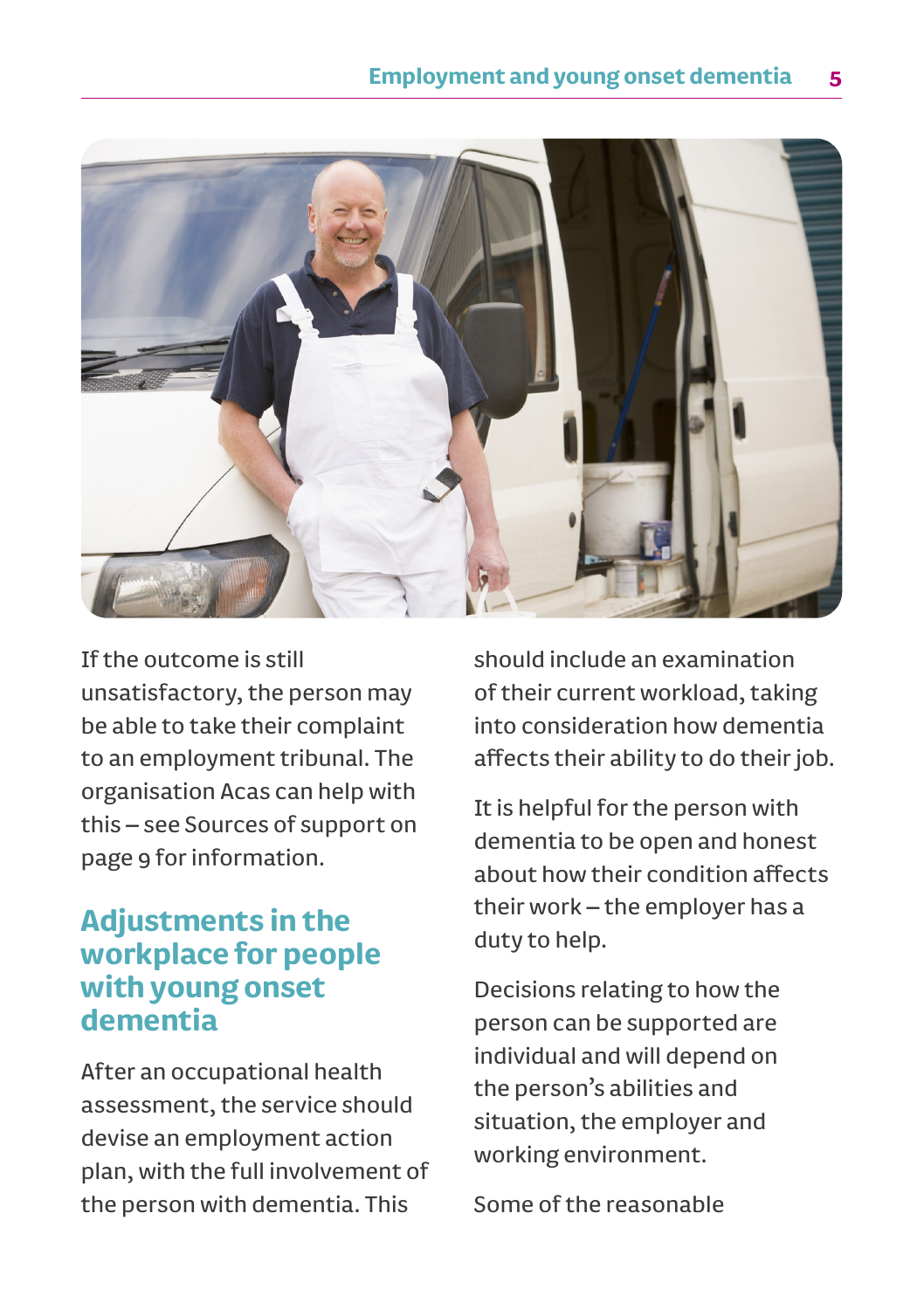### **6 Dementia UK**

adjustments that Occupational Health may suggest and implement include:

- allocating tasks individually, rather than all at once
- giving advice on simplifying routines
- providing a quieter workspace with fewer distractions
- enabling supported homeworking
- offering regular rest breaks during the day
- providing assistive technology eg alerts, reminders, voice recognition software
- setting up a buddy scheme and regular support sessions
- a reduction in hours (if needed or requested)
- a move to a role with less responsibility (if needed or requested)

It may be helpful for the person with the diagnosis to tell immediate colleagues, as this may lead to them being more understanding and supportive.

Some occupations have a legal requirement that a person with dementia discloses their diagnosis. These include the armed forces, healthcare professionals, people operating dangerous machinery, and people for whom driving is an essential part of the job. To be certain, the person should read their employment contract and speak to their employer's Human Resources Team. It may be useful to do this with the support of a colleague or family member.

### **Employment while caring for a person with young onset dementia**

Partners or family members of a person living with dementia often have to change their working patterns or leave their employment altogether due to their caring responsibilities. This may have consequences for their financial stability, mental health and wellbeing – and further into the future, it can be difficult for family members to resume their working lives after taking a break.

Flexible working patterns often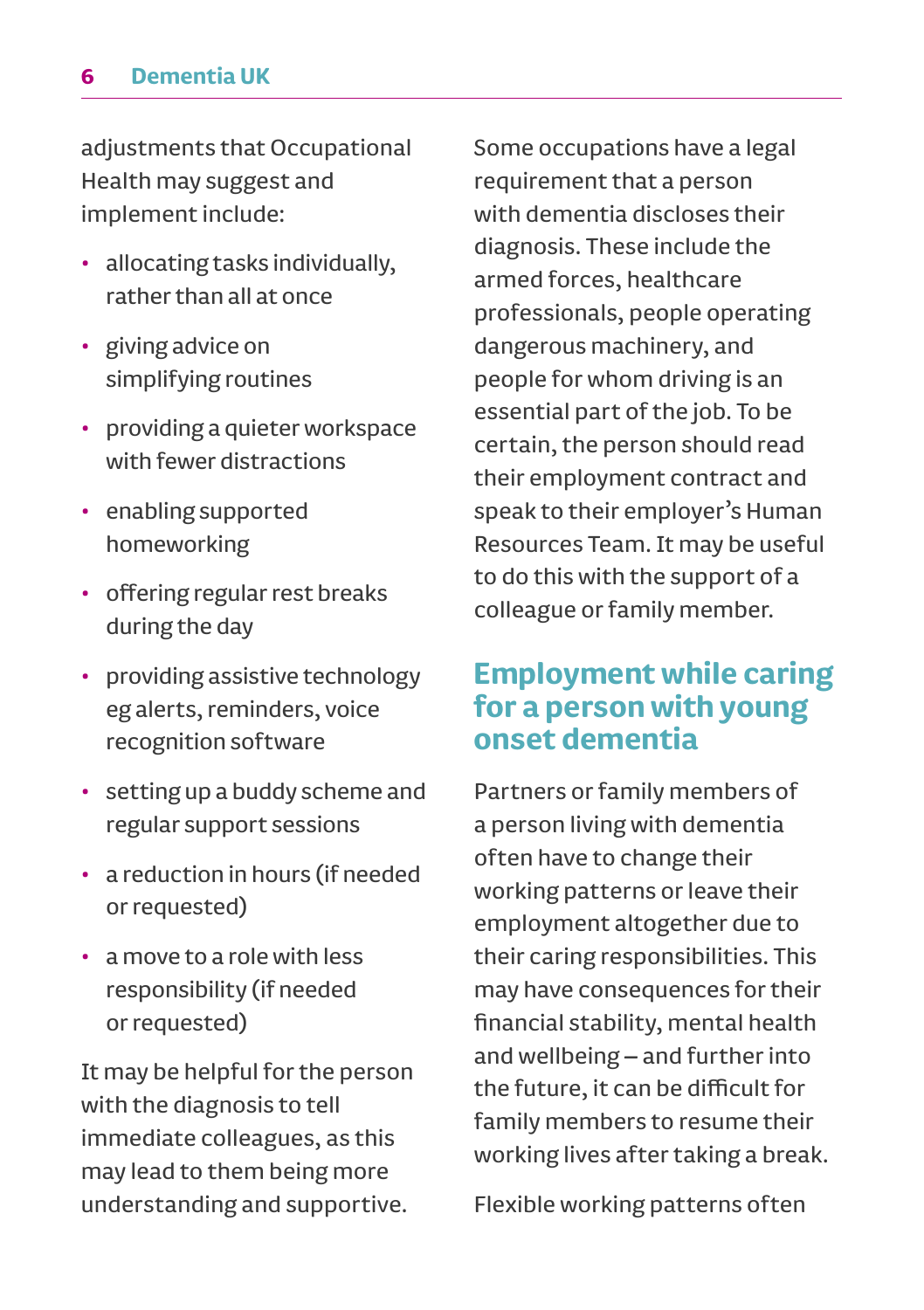# **Self-employment and young onset dementia**

A diagnosis of dementia can have a big impact on a person who is self-employed. They may have to reduce their workload (perhaps taking on fewer projects or clients), allow extra time to complete tasks, make adaptations to their workspace (such as assistive technology), and eventually stop work altogether.

People who are self-employed and have a diagnosis of dementia may be able to claim certain benefits. These include:

- Employment Support Allowance (ESA)
- Personal Independence Payment (PIP)
- Universal Credit
- Disabled Facilities Grant

For more information on these, and other benefits and grants that the person may be able to claim, see our leaflet Getting financial help and support at **[dementiauk.org/financial-help](http://dementiauk.org/financial-help)**

allow carers to continue to work while looking after someone with dementia. The Flexible Working Regulations 2014 require employers to consider these requests. To qualify for consideration for flexible working, a person must:

- have been working for the employer for at least 26 weeks
- submit the request in writing
- state whether there has been a

previous application for flexible working, and if so, the date of that application

# **Alternative occupations and meaningful activities**

If the person with dementia has reduced or stopped work, finding an alternative occupation or meaningful activity is important for maintaining wellbeing, giving a sense of purpose and routine, and lifting mood and energy levels.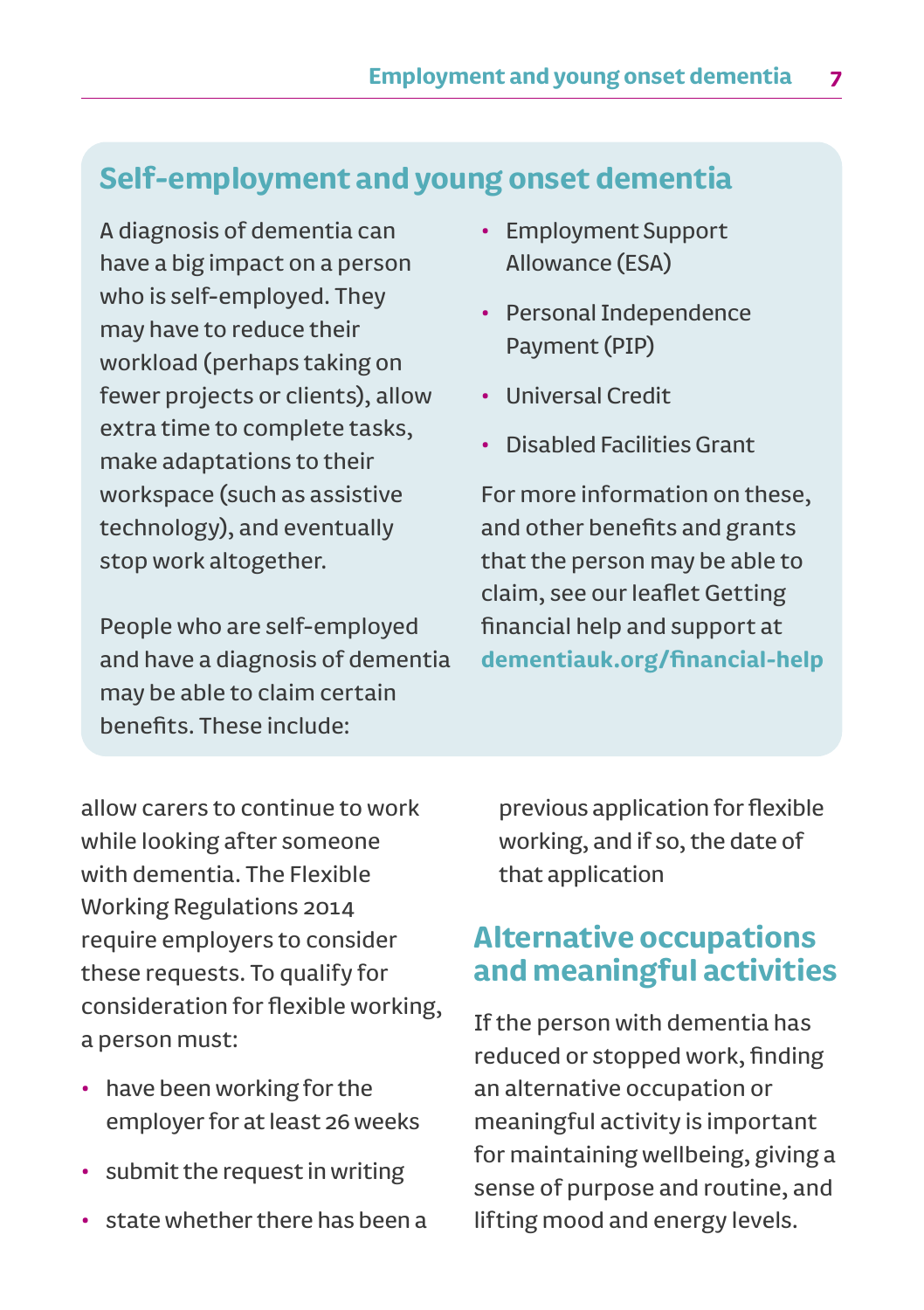#### **8 Dementia UK**

This is especially true if the person has chosen the activity themselves and finds it rewarding. They may even now have time to fulfil a long-held ambition or follow up a new idea. This could involve:

• part-time employment either in the same field or a different one that utilises their knowledge and skills

- creative activities eg art, photography, singing
- sport activities eg walking, running, swimming
- further study or classes
- campaigning
- research
- travel and exploring

Keep in mind that the person's needs will change over time and be prepared to adapt the plan as appropriate.

• volunteering

**"I wanted to leave work on my terms when I felt ready. I was offered early retirement from teaching. It had been a job I'd done for 32 years."** Keith, diagnosed at 55 with young onset Alzheimer's disease

**"When I was diagnosed, I was working for a computer company and had a very responsible job. I went onto light duties but after a while I couldn't manage those either and I was made redundant."** Larry, diagnosed with young onset dementia following a stroke

**"I would have retired in another five years, but after my diagnosis I decided to stop work. It has a massive impact on us financially. My wife and I are both self-employed and we have school and university fees to pay."**

Des, diagnosed with Lewy body dementia aged 60

**"A year or so after my husband's diagnosis, I asked my boss if I could reduce my days to four which enabled me to attend peer support meetings with my husband."**  Sarah, family member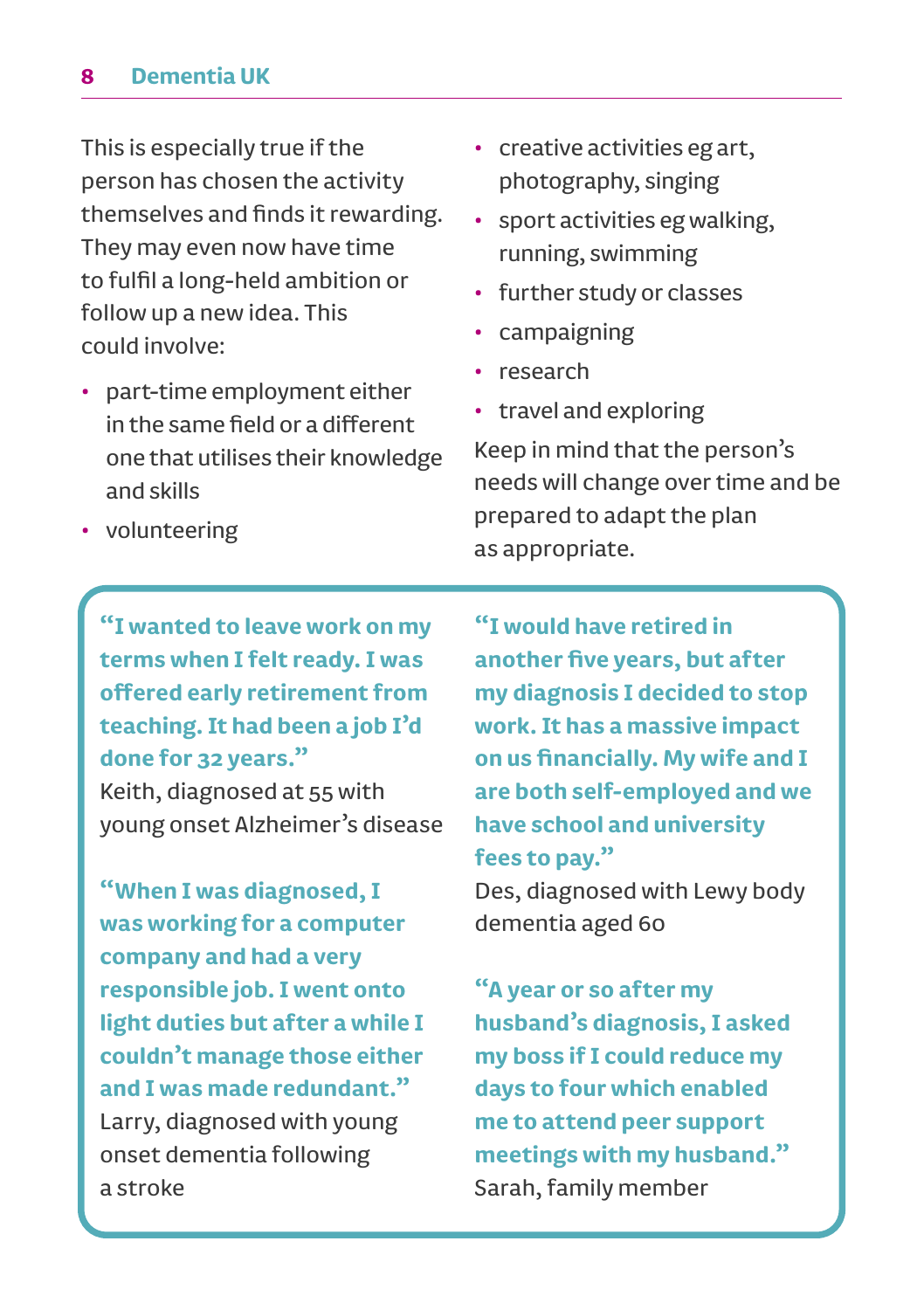# **Sources of support**

Adjusting to new working patterns – or stopping work altogether – after a diagnosis of dementia can be very difficult. Our dementia specialist Admiral Nurses are here to offer support and advice.

Call our free Dementia Helpline on **0800 888 6678** (Monday-Friday 9am-9pm, Saturday and Sunday 9am-5pm, every day except 25<sup>th</sup> December) or email **[helpline@dementiauk.org](mailto:helpline@dementiauk.org)**

If you prefer, you can book an appointment by phone or video call at a time to suit you at **[dementiauk.org/get-support/closer-to-home/](http://dementiauk.org/get-support/closer-to-home/)**

You might also find these resources and organisations helpful:

**Dementia UK young onset dementia section [dementiauk.org/young-onset-dementia/](http://dementiauk.org/young-onset-dementia/)**

**Dementia UK leaflet on Understanding and challenging stigma and discrimination [dementiauk.org/dealing-with-stigma](http://dementiauk.org/dealing-with-stigma)**

**Dementia UK leaflet on Getting financial help and support [dementiauk.org/financial-help](http://dementiauk.org/financial-help)**

**Dementia UK Adapt film - Employment and keeping active features people living with young onset dementia and their family members [dementiauk.org/adapt-films](http://dementiauk.org/adapt-films)**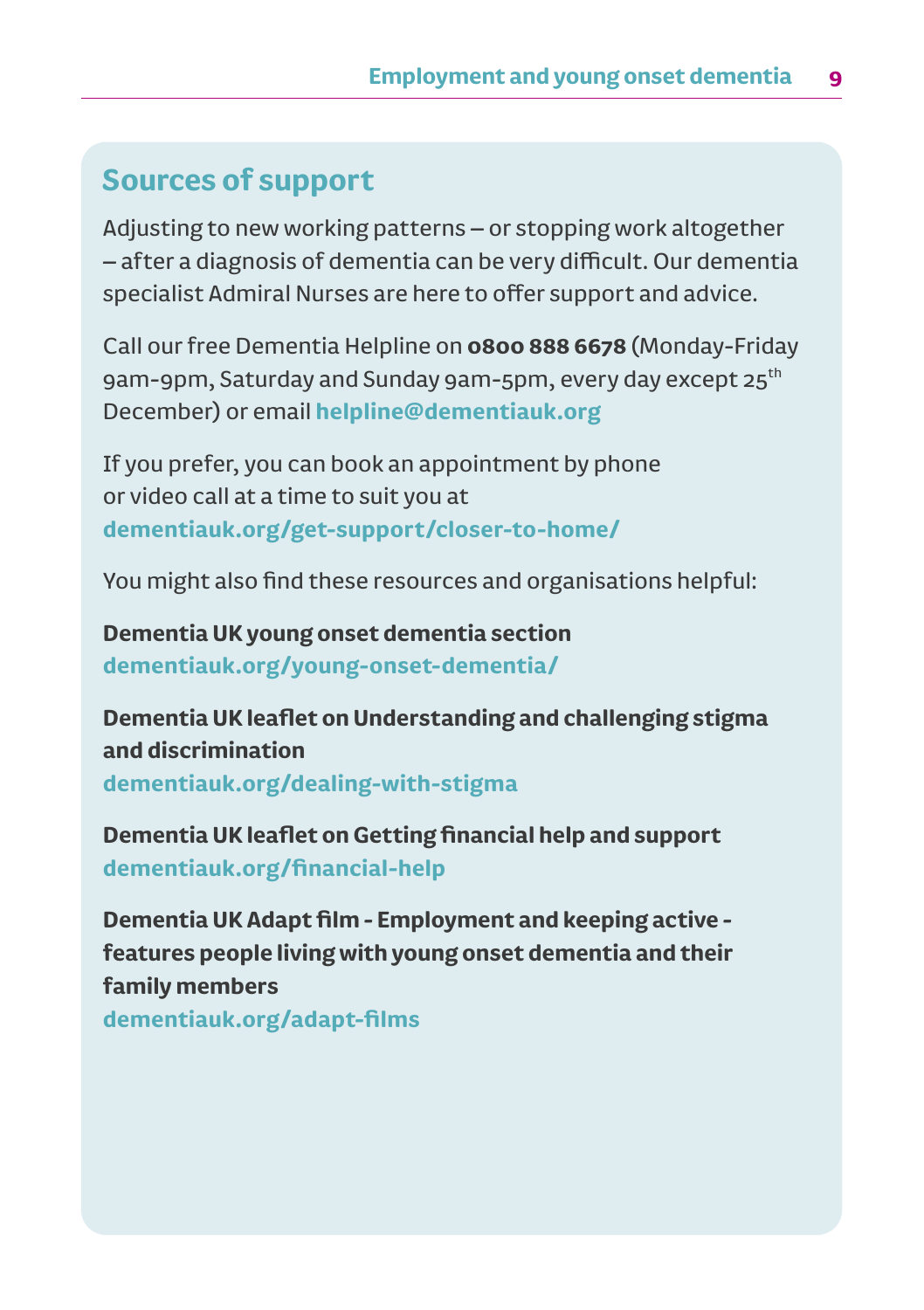#### **Acas**

Free, impartial advice on workplace rights, rules and best practice **[acas.org.uk](http://acas.org.uk/)**

#### **Access to Work grant**

**[gov.uk/access-to-work](http://gov.uk/access-to-work)** (England, Wales and Scotland) **[nidirect.gov.uk/articles/access-work-practical-help-work](http://nidirect.gov.uk/articles/access-work-practical-help-work)** (Northern Ireland)

**Benefits calculators [gov.uk/benefits-calculators](http://gov.uk/benefits-calculators)**

**Citizens Advice** Free, confidential advice on issues including employment **[citizensadvice.org.uk](http://citizensadvice.org.uk/)**

**Employment Support Allowance (ESA) [gov.uk/employment-support-allowance](http://gov.uk/employment-support-allowance)** (England, Wales and Scotland)

**[nidirect.gov.uk/articles/employment-and-support-allowance](http://nidirect.gov.uk/articles/employment-and-support-allowance)** (Northern Ireland)

**Equality Advice and Support Service (EASS)** Advice on equality and human rights **[equalityadvisoryservice.com/app/home](http://equalityadvisoryservice.com/app/home)**

#### **IPSE**

Support for self-employed people and freelancers **[ipse.co.uk](http://ipse.co.uk/)**

**Pathways Through Dementia** Free legal and financial information to support people living with dementia **[pathwaysthroughdementia.org](http://pathwaysthroughdementia.org)**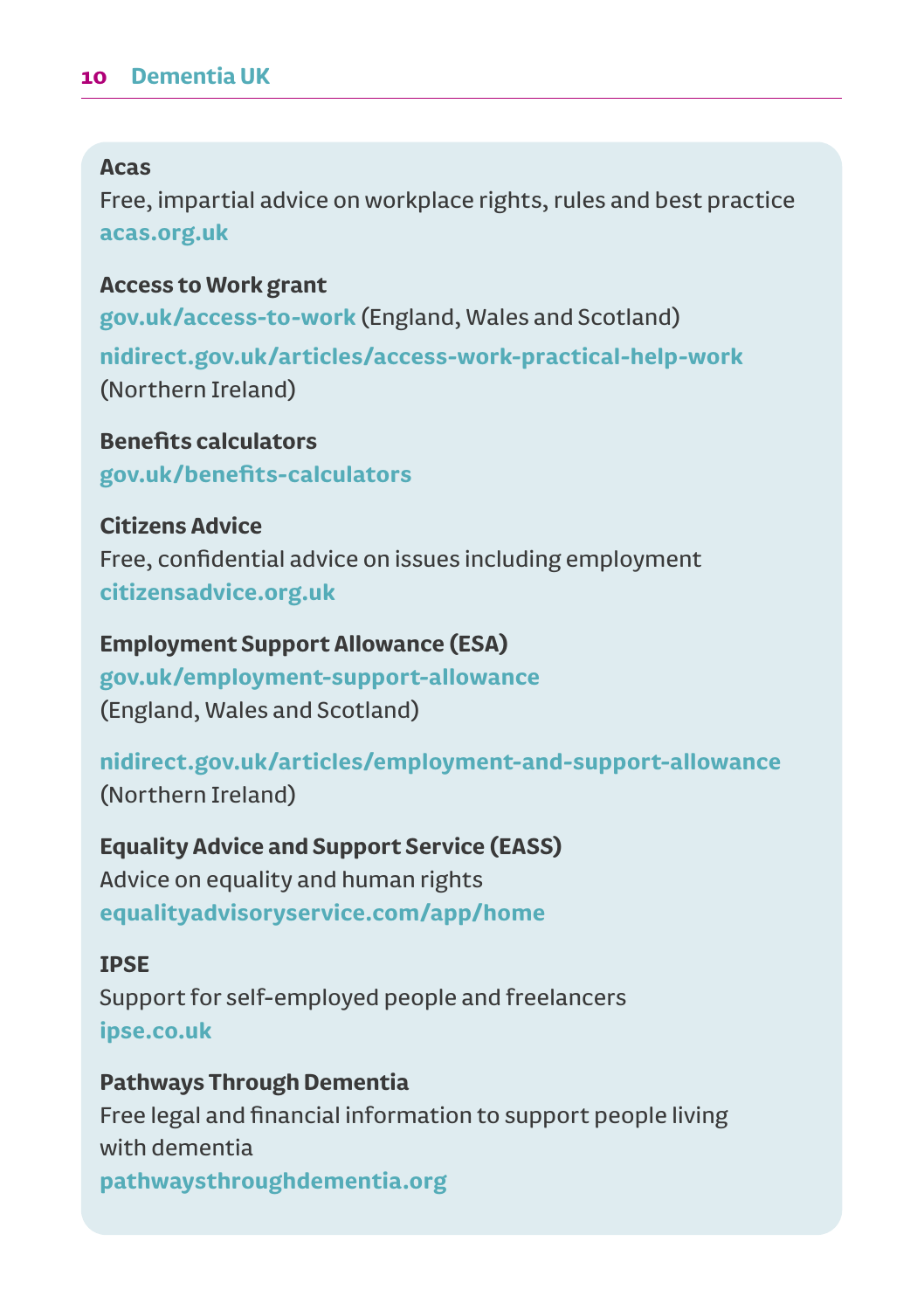### **Personal Independence Payment (PIP)**

**[gov.uk/pip](http://gov.uk/pip)** (England, Wales and Scotland)

**[nidirect.gov.uk/articles/personal-independence-payment-pip](http://nidirect.gov.uk/articles/personal-independence-payment-pip)** (Northern Ireland)

### **Turn2Us**

Advice on accessing benefits, grants and other financial support **[turn2us.org.uk](http://turn2us.org.uk/)**

### **Universal Credit**

**[gov.uk/universal-credit](http://gov.uk/universal-credit)** (England, Wales and Scotland) **[nidirect.gov.uk/universal-credit](http://nidirect.gov.uk/universal-credit)** (Northern Ireland)

### **Young Dementia Network**

The Young Dementia Network is a collaboration between people affected by and working in the field of young onset dementia **[youngdementianetwork.org](http://youngdementianetwork.org)**